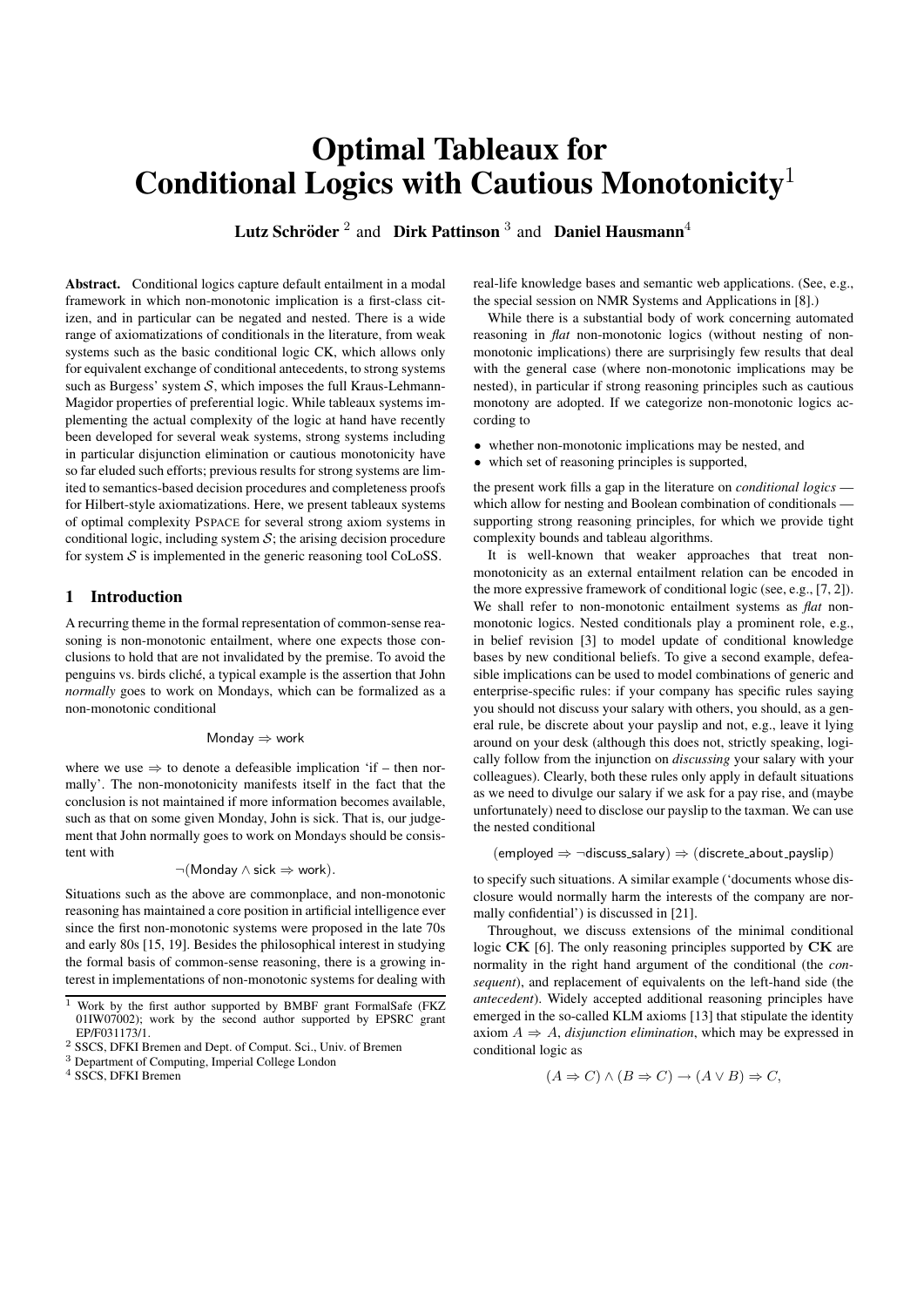and *cautious monotonicity*

$$
(A \Rightarrow B) \land (A \Rightarrow C) \to (A \land B) \Rightarrow C,
$$

where  $\rightarrow$  denotes material implication. We refer to systems that support one of the latter two axioms, which allow for manipulation of conditional antecedents, as *strong* conditional logics, and to systems that support only manipulation of conditional consequents (as discussed, e.g., in [17]) as *weak* conditional logics. Cautious monotony is a particularly compelling principle. Continuing our logical discussion of John's attendance record at work, cautious monotonicity would allow us to conclude

#### Monday ∧ sick ⇒ work

after all if we were given the additional information that John is normally sick on Mondays (Monday  $\Rightarrow$  sick), say because he tends to be hung over after the weekend – given that we cannot very well assume that John normally skips work on Mondays, this is indeed quite realistic. The conditional logic implementing the KLM axioms is known as *system* S [4].

*Contributions of the present work.* We develop *unlabelled* tableau systems (which in general are structurally simpler and easier to implement than labelled systems) for strong systems of conditional logic, specifically for system  $S$  and weaker systems obtained by dropping disjunction elimination. All these systems admit proof search in PSPACE, thereby for the first time matching the known complexity bound [9] within a tableau system in the case of system  $S$ , and establishing new bounds in the other cases. We obtain these systems as duals of cut-free sequent systems which arise by application of generic modal principles [18] to suitable sets of modal rules for the nesting-free fragment. Clearly, the crucial step here is to find these rules, and indeed their description turns out to be non-trivial. The complexity bounds follow by application of a generic criterion first published in [16], which we develop further in the present work by providing a purely syntactic version of it. We have implemented the tableau procedure for system  $S$  within the framework of the generic modal reasoner CoLoSS [5]; to our knowledge, this constitutes the first implemented reasoner for a strong conditional logic.

*Related work.* Despite the widespread acceptance of the KLM axioms as the basic set of non-monotonic reasoning principles, there is to date only little work on tableau calculi for logics containing these axioms, which would be seen as a prerequisite for efficient automated reasoning. Specifically, optimal tableau systems have been developed in [10] for the flat non-monotonic logics considered in [13]; however, all of these systems need to employ extensions of the language by an additional operator. Earlier, a labelled tableau calculus of unclear complexity for one of these logics has been given [1]. At the level of full conditional logics, optimal tableau systems for several weak systems have been presented in [17, 18]. The only tableau system for a strong system of conditional logic that we are aware of is a *labelled* tableau system for the conditional logic CE [11] (corresponding in the terminology of [9] to conditional logic with the uniformity property); it is presently unclear whether this system matches known complexity bounds.

## 2 Preliminaries on Conditional Logics

*Conditional logic* is based on a single binary modal operator ⇒, the *conditional* operator. Formulas of conditional logic are given by the grammar

$$
\mathcal{F} \ni A, B ::= \bot \mid a \mid \neg A \mid A \land B \mid A \Rightarrow B
$$

where a ranges over a set P of *propositional atoms*. The reading of  $A \Rightarrow B$  is 'if A, then normally B'. This grammar allows for Boolean combination and nesting of conditionals, the hallmark of conditional logic. We refer to the left-hand argument A of a conditional  $A \Rightarrow B$ as its *antecedent*, and to the right-hand argument B as its *consequent*.

The semantics of conditional logics can be given in terms of either *selection functions* [6] or local *preference orderings* and related structures [4, 9], depending on the postulated reasoning principles. We do not elaborate details here, but shall return to preference semantics when we discuss the tableau system for system  $S$ . We consider various axiomatizations for conditional logics, which we formulate in single-sided sequent style. Thus, a *sequent* Γ is a multiset of formulas, to be read disjunctively. As usual, we let a formula denote also its singleton sequent and denote multi-set union by commaseparated juxtaposition; combining these notations,  $\Gamma$ ,  $B$  denotes the multiset union of  $\Gamma$  and  $\{B\}$ . Moreover, we regard sets as multisets where all elements have multiplicity 1. All our systems extend the basic rules of CK, namely replacement of equivalents,

$$
A_1 = A_2 \quad B_1 = B_2 \n\neg(A_1 \Rightarrow B_1), A_2 \Rightarrow B_2,
$$

where  $A_1 = A_2$  abbreviates the sequents  $\neg A_1$ ,  $A_2$  and  $A_1$ ,  $\neg A_2$ throughout, and normality of consequents,

$$
A_0 = A_1 = A_2 \quad \neg B_1, \neg B_2, B_0
$$
  

$$
\neg (A_1 \Rightarrow B_1), \neg (A_2 \Rightarrow B_2), A_0 \Rightarrow B_0
$$
  

$$
A \Rightarrow B
$$

Further systems will be defined by the addition of more sequent rules of this type, explicitly:

**Definition 1.** A *literal* over a set L is an element of  $L \cup \neg L$ , where  $\neg L = \{\neg a \mid a \in L\}$ . A *sequent over* L is a multiset over  $L \cup \neg L$ . We write  $\Rightarrow$  (L) for the set of formal terms  $\{a \Rightarrow b \mid a, b \in L\}$ . *one-step rule*  $\Gamma_1 \ldots \Gamma_n/\Gamma_0$  consists of sequents  $\Gamma_1, \ldots, \Gamma_n$  over the set P of propositional atoms (abused as variables) and a sequent  $\Gamma_0$ over  $\Rightarrow$  (P) such that every propositional atom appears at most once in  $\Gamma_0$  (so that  $\Gamma_0$  is actually a set). An *L*-instance of  $\Gamma_1 \dots \Gamma_n/\Gamma_0$ is a rule  $\Gamma_1 \sigma \ldots \Gamma_n \sigma / \Gamma_0 \sigma$ ,  $\Delta$  obtained by applying a substitution  $\sigma: P \to L$  and a *weakening context*  $\Delta$ .

In particular, the above rules for CK are one-step rules. Most conditional logics in the literature are *rank-1*, i.e. can be defined by a system of one-step rules (one exception being conditional modus ponens  $(A \Rightarrow B) \rightarrow A \rightarrow B$ , which however is obviously incompatible with a view of the conditional as an internalized default implication). Below, when we refer to a *(conditional) rule system* R, we mean a set of one-step rules that extends the one-step rules of CK.

All systems moreover contain a fixed propositional part consisting of the standard rules

$$
\frac{\Gamma, \neg A, \neg B}{\Gamma, a, \neg a} \quad \frac{\Gamma, \neg A, \neg B}{\Gamma, \neg (A \land B)} \quad \frac{\Gamma, A \quad \Gamma, B}{\Gamma, A \land B} \quad \frac{\Gamma, A}{\Gamma, \neg \neg A}
$$

where the leftmost rule is called the *axiom rule* (a generalized version of which with formulas  $A$  in place of atoms  $a$  is admissible). The set of sequents *derivable* in a rule system from a set of assumptions is the smallest set containing the assumptions and closed under application of substitution instances of the rules; here, the given one-step rules are applied as F-instances  $\Gamma_1 \sigma \dots \Gamma_n \sigma / \Gamma_0 \sigma$ ,  $\Delta$  according to Definition 1, i.e. with weakening built in. More generously, a sequent is *cut-derivable* if it can be derived using additionally the *cut rule*

$$
\frac{\Gamma, A \quad \Gamma, \neg A}{\Gamma}
$$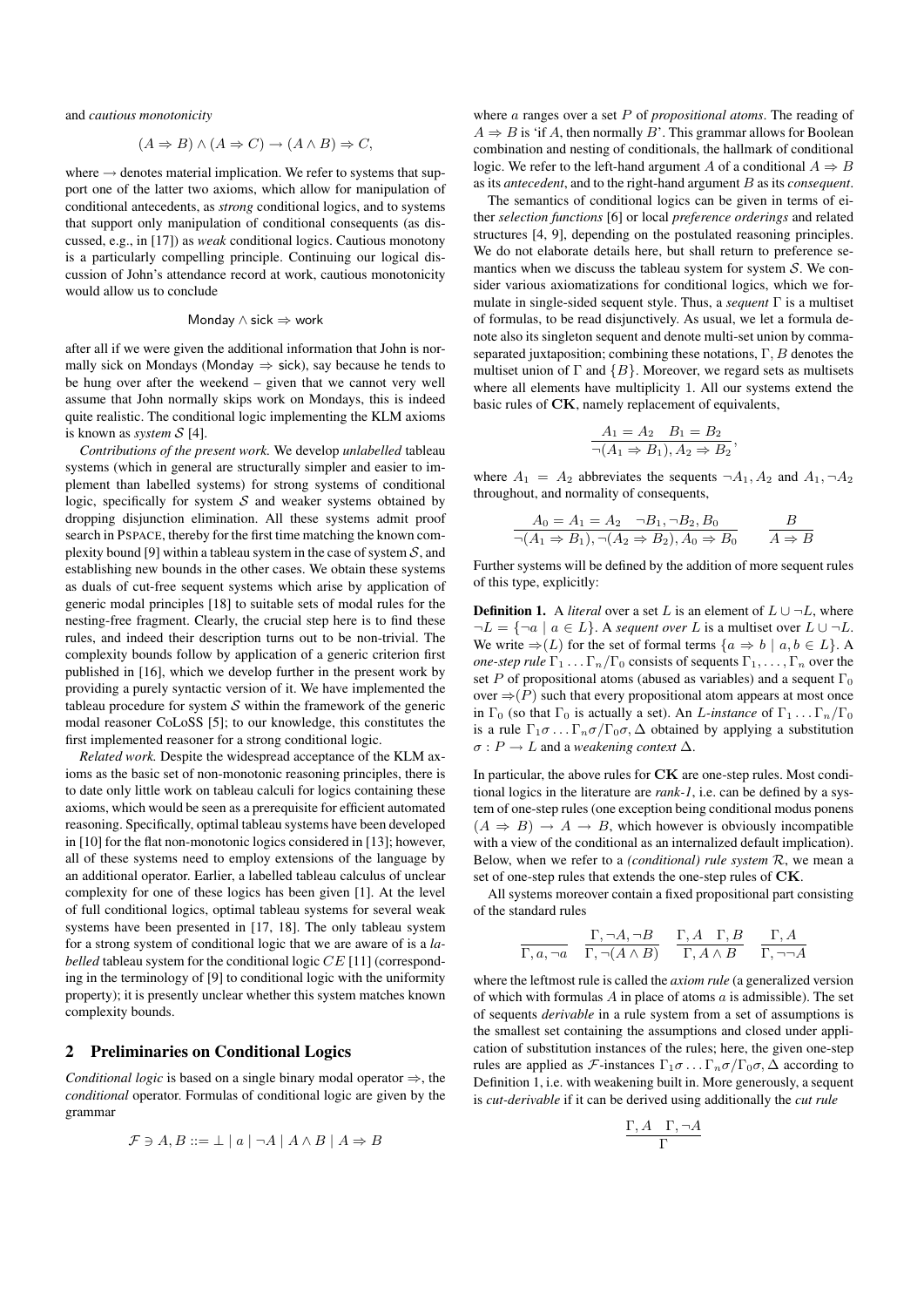— a rule that is evidently undesirable from the perspective of proof search, as its backwards application requires the invention of A. The main point of the analysis below is to give criteria for the cut rule to be *admissible* under the remaining rules, so that proof search algorithms can proceed without having to try the cut rule.

A sequent system immediately gives rise to a dual *tableau system* which is obtained by dualizing all rules (and, conventionally, turning them upside down). E.g., one has the tableau rule

$$
\frac{\Gamma, \neg(A \land B)}{\Gamma, \neg A \quad \Gamma, \neg B}
$$

where multisets of formulas are now called *labels* and read conjunctively, and a satisfiability proof of the premise  $\Gamma$ ,  $\neg$ ( $A \wedge B$ ) demands a satisfiability proof for either one of the two conclusions  $\Gamma$ ,  $\neg A$  or Γ, ¬B. *We shall present all rule systems below as sequent systems, on the understanding that tableau systems are presented dually.*

We inherit the driving principle of our analysis of conditional systems from *coalgebraic modal logic* [18]: one can reduce properties of a full modal logic with nested modalities to its *one-step logic*, characterized syntactically by excluding nested modalities as well as lonely propositional atoms. Formally, formulas  $A, B$  of the one-step fragment of conditional logic are defined by the grammar

$$
A, B ::= \bot \mid \neg A \mid A \land B \mid \alpha \Rightarrow \beta
$$

where  $\alpha$  and  $\beta$  range over Boolean combinations of propositional atoms. As shown in [20], such formulas may equivalently be presented as one-step rules. E.g., monotonicity of  $\Rightarrow$  in the second argument may be expressed either by the one-step formula ( $A \Rightarrow$  $(B \wedge C)$  →  $(A \Rightarrow B)$  or equivalently by the one-step rule

$$
\frac{A_1 = A_2 \qquad B \to C}{(A_1 \Rightarrow B) \to (A_2 \Rightarrow C)}
$$

.

**Definition 2.** We say that a one-step rule  $\Gamma_1 \ldots \Gamma_n/\Gamma_0$  is *cutderivable* in  $\mathcal R$  if  $\Gamma_0$  is cut-derivable from  $\Gamma_1 \dots \Gamma_n$  in  $\mathcal R$  using Prop(P)-instances of the one-step rules, and *derivable* if only cuts between purely propositional formulas are needed in the derivation (which then necessarily uses only a  $P$ -instance of a single one-step rule). We say that R *admits one-step cut-elimination* if every cutderivable one-step rule is derivable.

Example 3. [18] It is easily checked that the rules for CK as presented above do *not* admit one-step cut elimination. The following alternative rule does admit one-step cut elimination (see Example 6):

$$
(CK) \frac{A_0 = \dots = A_n \quad \neg B_1, \dots, \neg B_n, B_0}{\neg (A_1 \Rightarrow B_1), \dots, \neg (A_n \Rightarrow B_n), (A_0 \Rightarrow B_0)} n \ge 0.
$$

Note that the rule scheme  $(CK)$ , which is subsumed by all rule schemes to be introduced below, subsumes replacement of equivalents in both arguments.

Definition 4. [18] We say that R *absorbs contraction* if for every rule  $\Gamma_1 \dots \Gamma_n/\Gamma_0 \in \mathcal{R}$  and every renaming  $\sigma : P \to P$ , there exists a rule  $\Delta_1 \ldots \Delta_m/\Delta_0 \in \mathcal{R}$  and a renaming  $\rho : P \to P$ such that  $\Delta_0 \rho \subseteq \Gamma_0 \sigma$ ,  $\rho$  does not identify any literals in  $\Delta_0$ , and for  $j = 1, \ldots, m, \Delta_j$  is derivable from  $\{\Gamma_1, \ldots, \Gamma_n\}$  using the propositional rules and cut.

Moreover,  $\mathcal R$  additionally *absorbs cut* if for all rules  $\Gamma_1 \dots \Gamma_n/\Gamma_0$ and  $\Delta_1 \ldots \Delta_m / \Delta_0$  in  $\mathcal R$  and all injective renamings  $\sigma, \rho$  :  $P \rightarrow P$  such that  $\Gamma_0 \sigma = \Gamma$ , A and  $\Delta_0 \rho = \Delta$ ,  $\neg A$  where  $\Gamma$ and  $\Delta$  do not share any propositional atoms, there exists a rule  $\Sigma_1 \dots \Sigma_l / \Sigma_0$  and an injective renaming  $\kappa : P \rightarrow P$  such that  $\Sigma_0 \kappa \subseteq \Gamma$ ,  $\Delta$  and for all  $j = 1, \ldots, l$ ,  $\Sigma_j \kappa$  can be derived from  $\{\Gamma_1\sigma,\ldots,\Gamma_n\sigma,\Delta_1\rho,\ldots,\Delta_m\rho\}$  using the propositional rules and cut.

Proposition 5. *[18] A rule system admits one-step cut elimination if it absorbs cut and contraction.*

**Example 6.** It is easy to see that the rule set  $(CK)$  of Example 3 absorbs contraction. To see that it absorbs cut, we have to consider two instances ('left' and 'right') of the rule, where we prime  $n$  and all propositional atoms in the right hand instance but assume that  $A_0 \Rightarrow B_0$  equals one of the negative literals on the righthand side, w.l.o.g.  $A'_1 \Rightarrow B'_1$ . We then need a rule that proves  $\neg(A_1 \Rightarrow B_1), \ldots, \neg(A_n \Rightarrow B_n), \neg(A_2' \Rightarrow B_2'), \ldots, \neg(A_{n'}' \Rightarrow$  $B'_{n'}$ ,  $A'_0 \Rightarrow B'_0$ . This has the right form for a conclusion of an instance of  $(CK)$ , so that we are left with proving the corresponding premises from the ones of the original rule instances (by propositional reasoning with cut). This is straightforward; e.g. we prove the premise  $\neg B_1, \ldots, \neg B_n, \neg B'_2, \ldots, \neg B'_{n'}, B'_0$  by cutting the corresponding premises of the original two rule instances.

The full logic inherits cut elimination from the one-step logic:

Theorem 7. *[18] If a rule system admits one-step cut elimination, then it* admits cut elimination*, i.e. whenever a sequent is cutderivable from a set of assumptions, then it is derivable.*

Similarly, we may reduce the standard complexity of the full logic to the complexity of the one-step logic, employing an approach where we equip decision procedures for the one-step logic with discounted space for input in the same way as standardly used for logspace Turing machines. The criterion presented below is a novel, purely syntactic variant of a semantics-based criterion from [16].

**Definition 8.** The *strict one-step derivability problem* of  $R$  is to decide whether a one-step rule  $\Gamma_1 \dots \Gamma_n/\Gamma_0$  is cut-derivable in  $\mathcal{R}$ , where the input size of the problem is defined to be the size of  $\Gamma_0$ alone (note that the combined premises may be of exponential size) and the premises  $\Gamma_1 \ldots \Gamma_n$  are assumed to be stored on an input tape that does not count towards overall space consumption.

Theorem 9. *If the strict one-step derivability problem is in* PSPACE*, then cut-derivability of sequents in the full logic from the empty set of assumptions is in* PSPACE*.*

*Proof sketch.* By a non-deterministic polynomial-space algorithm (exploiting NPSPACE =PSPACE) where a sequent is first analysed propositionally until one arrives at a sequent over  $\Rightarrow$   $(\mathcal{F})$ , and then decomposed into a topmost layer of conditionals and the formulas below these conditionals. One then peels off one layer of conditionals by calling a PSPACE solver for the strict one-step derivability problem. Here, the input tape of the one-step derivability checker is emulated by means of recursive calls back to the global derivability algorithm; thus, one keeps space consumption polynomial, in analogy to the composition of logspace functions.  $\Box$ 

Having recalled the necessary ingredients of the generic theory, we now proceed to apply them to the conditional logics of interest.

# 3 A Cut-Free Sequent System for CK+CM

The first system we consider is the extension of minimal conditional logic CK with cautious monotonicity alone. As a one-step rule, cau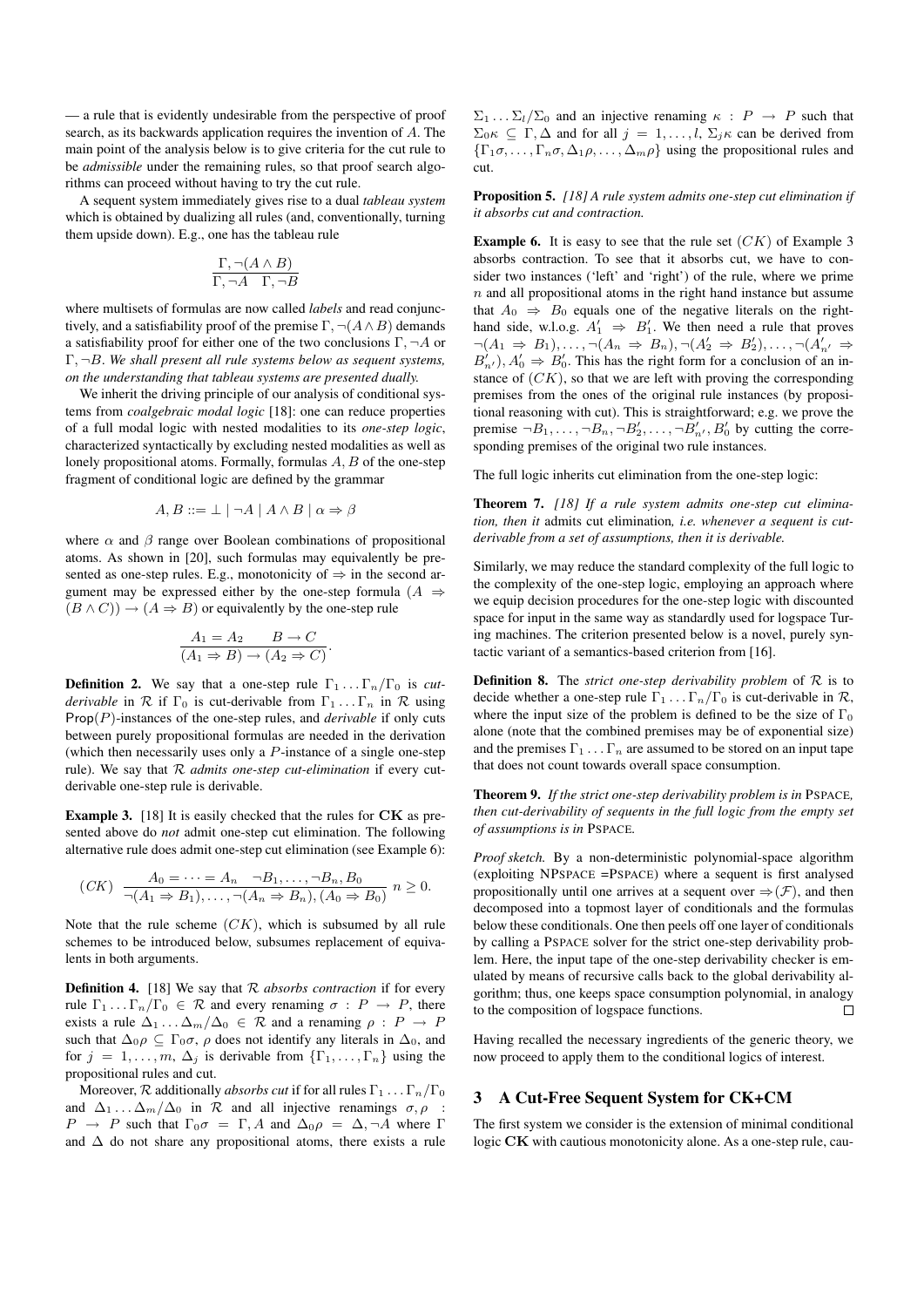tious monotonicity becomes

$$
\frac{A_0 = A_2 \wedge B_1 \quad A_1 = A_2 \quad B_0 = B_2}{\neg(A_1 \Rightarrow B_1), \neg(A_2 \Rightarrow B_2), (A_0 \Rightarrow B_0)}.
$$
 (1)

The resulting system  $CK + CM$  is weaker than the conditional logic corresponding to the cumulative logic of [13]; we study it here both due to the evident semantics-independent interest in the cautious monotonicity axiom as such and with a view to demonstrating a case that can be handled purely syntactically – in fact, the only known semantics for  $CK + CM$  is selection function semantics, which is not terribly helpful in detecting good rule sets. In the present case, one finds a rule set that absorbs cut by repeated application of cut to the original rules. The result is the following.

A *compatibility tree* over a non-empty finite index set I with  $0 \notin I$ is a finite tree T with nodes v labelled by non-empty sets  $l(v) \subseteq I$ such that the root is labelled by  $I$  and the label of any node is the union of the labels of its children; i.e. T represents a hierarchical decomposition of  $I$  into unions of subsets. For each such  $T$ , we have a rule  $\left( comp_T \right)$ :

$$
A_i = A_j \quad \text{for } i, j \in l(v), v \text{ leaf}
$$
\n
$$
\bigcup_{i \in l(v)} \{\neg B_i, \neg A_i\}, A_j \quad \text{for } v \text{ child of } w \text{ and } j \in l(w)
$$
\n
$$
\{\neg B_i \mid i \in I\}, B_0
$$
\n
$$
\bigcup_{i \in I} \{\neg B_i, \neg A_i\}, A_0 \quad \text{for } i \in I
$$
\n
$$
\{\neg (A_i \Rightarrow B_i) \mid i \in I\}, (A_0 \Rightarrow B_0)
$$

The core idea of this rule is that under its premises, one can derive

$$
\{\neg(A_i \Rightarrow B_i) \mid i \in I\}, (\bigwedge_{j \in l(v)} A_j \Rightarrow \bigwedge_{j \in l(v)} B_j) \tag{2}
$$

for every node  $v$  of  $T$ , as shown by well-founded induction on  $v$ .

We note that we can clearly restrict the second premise to cases where  $j \notin l(v)$ , as instances for  $j \in l(v)$  are discharged by the axiom rule. Moreover, we assume w.l.o.g. that all unions of labels represented by T are irredundant (i.e. no set can be omitted from the union without decreasing its resulting set).

Both the rule  $(CK)$  of Example 3 and the one-step rule (1) for cautious monotonicity are derivable from rules  $\left( comp_T \right)$  for trivial compatibility trees that consist only of the root. Conversely, we have to prove that every rule  $\left( comp_T \right)$  is actually derivable:

**Lemma 10.** Every rule  $\left( comp_T \right)$  induced by a compatibility tree T *is derivable in*  $CK + CM$ .

*Proof sketch.* By (2), we have in particular that  $\Gamma$ ,  $(\bigwedge_{i \in I} A_i \Rightarrow \bigwedge_{i \in I} B_i)$  is derivable. Then we obtain  $\Gamma$ ,  $(\bigwedge_{i \in I} A_i \Rightarrow \bigwedge_{i \in I} A_i \rightarrow \bigwedge_{i \in I} A_i)$  $i \in I$  B<sub>i</sub>) is derivable. Then we obtain  $\Gamma$ ,  $(\bigwedge_{i \in I} A_i \Rightarrow \bigwedge_{i \in I} A_i \rightarrow$  $A_0$ ) by monotonicity on the right and the fourth premise, thus  $\Gamma$ ,  $(A_0 \Rightarrow \Lambda_{i \in I} B_i)$  by CM and the fifth premise, and finally  $\Gamma$ ,  $(A_0 \Rightarrow B_0)$  by monotonicity and the third premise. (The mentioned induction for (2) is similar.)  $\Box$ 

Next, we apply the generic techniques discussed in Section 2 to prove that the rule set engenders a sequent system that admits cut.

## ${\bf Lemma \ 11.}$  The set of rules  $\left( comp_T \right)$  induced by compatibility trees T *absorbs cut.*

*Proof sketch.* Assume we have a left-hand instance of the rule as above, and a right-hand instance with all entities primed, where  $A_0 \equiv A'_{i_0}$  and  $B_0 \equiv B'_{i_0}$  for some  $i_0 \in I'$ . We have to find a rule instance proving

$$
\{\neg (A_i \Rightarrow B_i) \mid i \in I\}, \{\neg (A'_j \Rightarrow B'_j) \mid i_0 \neq j \in I'\}, (A'_0 \Rightarrow B'_0).
$$

To this end, we construct a compatibility tree  $U$  over  $J$  with labelling  $l_U$ , where  $J = I \cup I' - \{i_0\}$ , by modifying  $T'$  as follows, mimicking substitution of I for  $\{i_0\}$  in the corresponding union term:

- Replace  $i_0$  by the elements of I in every label of  $T'$ .
- Whenever v is a leaf of T' with  $l'(v) = \{i_0\}$ , then attach T as a subtree at  $v$ , with the root of  $T$  replacing  $v$ .
- Whenever v is a leaf of T' with  $\{i_0\} \subsetneq l'(v)$ , then attach T as a subtree, with the root of  $T$  becoming a child of  $v$ , and create a second child of v labelled  $l'(v) - \{i_0\}.$

It is then straightforward to derive the premises of the rule instance for  $U$  from the ones for  $T$  and  $T'$ . П

**Lemma 12.** The set of rules  $\left( comp_T \right)$  induced by compatibility trees T *absorbs contraction.*

*Proof sketch.* Assume  $1, 2 \in I$  and identify  $A_1$  and  $B_1$  with  $A_2$  and  $B_2$ , respectively, in a generic instance of rule  $\left( comp_T \right)$  (it is clear that considering the case of a single identified pair is sufficient). We obtain a new rule conclusion

$$
\{\neg (A_i \Rightarrow B_i) \mid i \in I - \{1\}\}, (A_0 \Rightarrow B_0).
$$

A compatibility tree U over the new index set  $I - \{1\}$  is constructed by replacing 1 with 2 in all labels  $l(v)$  of T. It is easy to check that this is indeed a compatibility tree, and that the premise of the rule instance for U follows from the one for T.  $\Box$ 

Summing up, the set of rules  $(\mathit{comp}_T)$  admits one-step cut elimina*tion*, and hence

**Corollary 13.** *The sequent system for*  $CK + CM$  *induced by the rules* ( $comp_T$ ) *admits cut elimination.* 

## 3.1 Proof Search in PSPACE

By Theorem 9, it suffices to prove that the strict one-step derivability problem of  $CK + CM$  is in PSPACE to establish that proof search can be performed in PSPACE. Since our rules for  $CK + CM$  admit one-step cut elimination, we only have to check for applicability of a single rule  $\left( comp_T \right)$  to the conclusion of a given one-step rule  $\Gamma_1 \ldots \Gamma_n/\Gamma_0$  to decide its derivability (with or without cut). Assuming that the premises are stored on an input tape, we can do this using polynomial space in  $\Gamma_0$  by traversing a compatibility tree. Explicitly, the decision procedure for derivability of  $\Gamma_1 \dots \Gamma_n/\Gamma_0$  is as follows.

**Algorithm 14.** 1. Guess a subsequent  $\Gamma'_0$  of  $\Gamma_0$  of the form  $\Gamma'_0$  =  $\{\neg (A_i \Rightarrow B_i) \mid i \in I\}, (A_0 \Rightarrow B_0).$ 

2. Check that  $\{\neg B_i \mid i \in I\}$ ,  $B_0$ ;  $\bigcup_{i \in I} \{\neg B_i, \neg A_i\}$ ,  $A_0$ ; and  $\neg A_0, A_i$  (for all  $i \in I$ ) are propositionally entailed by  $\{\Gamma_1, \ldots, \Gamma_n\}.$ (This can be done without reading all premises from the input tape at once; instead, one goes through all valuations  $\kappa$  of the propositional atoms occurring in the rule, checks — in logarithmic space by [14] — whether  $\kappa$  validates the  $\Gamma_i$  for  $i \geq 1$ , and in that case checks that  $\kappa$  validates also the respective target formula.)

3. Check by means of Algorithm 15 that  $\Gamma_1 \dots \Gamma_n / \{\neg(A_i \Rightarrow$  $B_i) \mid i \in I\}, (\bigwedge_{i \in I} A_i \Rightarrow \bigwedge_{i \in I} B_i)$  is one-step derivable.

The last step uses the following recursive procedure.

Algorithm 15. (Check that  $\Gamma_1 \dots \Gamma_n / \{\neg(A_i \Rightarrow B_i) \mid i \in$  $I\}, (\bigwedge_{j\in J} A_j \Rightarrow \bigwedge_{j\in J} B_j)$  is one-step derivable for  $J \subseteq I$ .)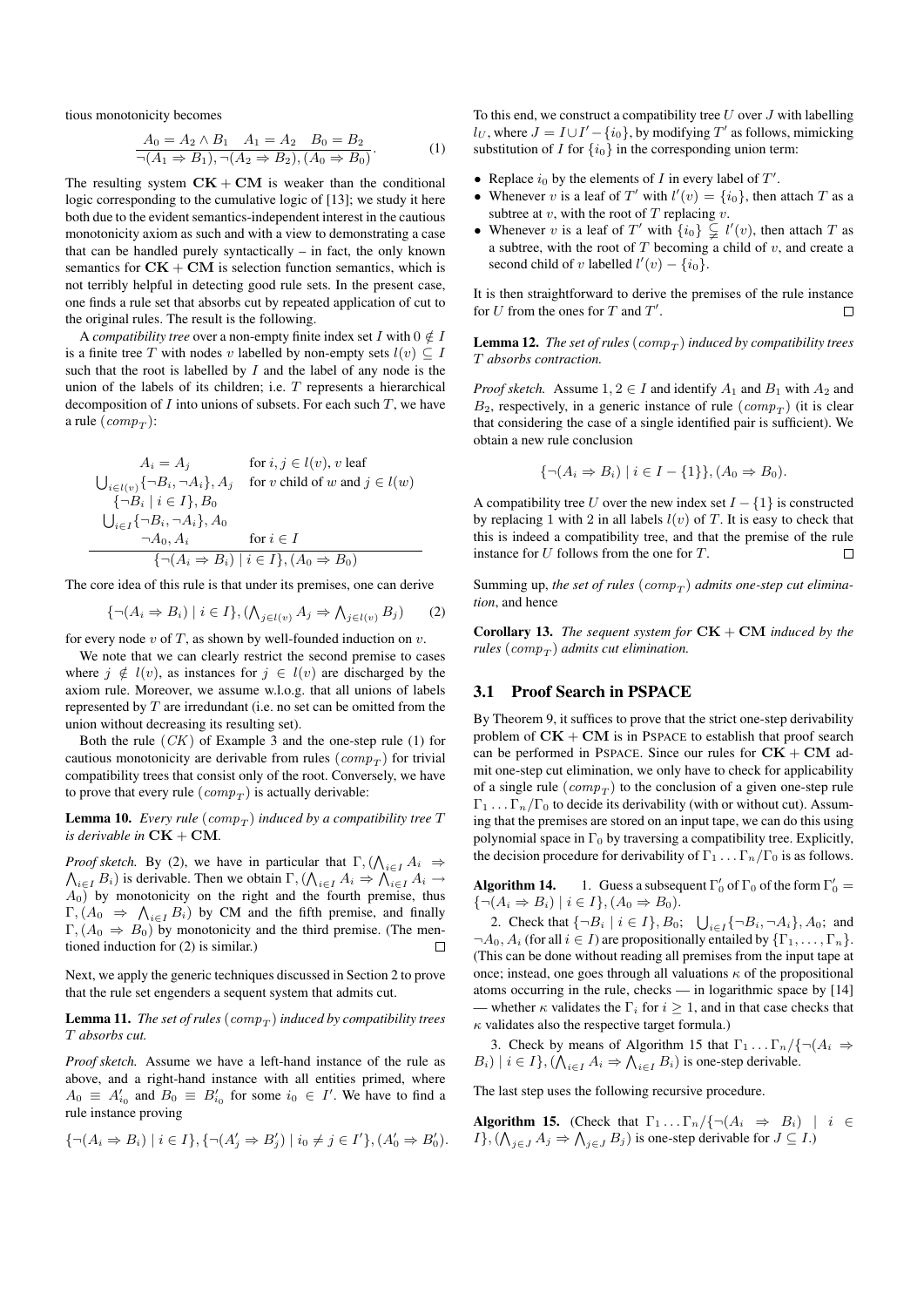1. Check whether  $A_j = A_k$  is propositionally entailed by  $\{\Gamma_1, \ldots, \Gamma_n\}$  for all  $j, k \in J$ . If yes, answer 'yes', otherwise:

2. Guess an irredundant decomposition  $J = \bigcup_{k \in K} J_k$ .

3. Check that for each  $k \in K$  and each  $j \in J$ ,  $\bigcup_{i\in J_k}\{\neg B_i, \neg A_i\}, A_j$  is propositionally entailed by  $\{\Gamma_1, \ldots, \Gamma_n\}$ . 4. Check recursively that  $\Gamma_1 \dots \Gamma_n / \{\neg (A_i \Rightarrow B_i) \mid i \in$  $I\},(\bigwedge_{j\in J_k}A_j\Rightarrow \bigwedge_{j\in J_k}B_j)$  is one-step cut-free derivable for each  $k \in K$ .

It is clear that both algorithms use polynomial space in  $\Gamma_0$ , noting in the case of Algorithm 15 that the depth of the recursion is at most  $|I|$ . The algorithms can also be phrased in terms of a one-step proof calculus as follows: the initial steps in Algorithm 14 correspond to a single application of the rule

$$
\frac{\Gamma,(A \Rightarrow B) \quad \neg B, \neg A, C \quad \neg C, A \quad \neg B, D}{\Gamma,(C \Rightarrow D)}
$$

to  $A = \bigwedge_{i \in I} A_i$ ,  $B = \bigwedge_{i \in I} B_i$ , and  $\Gamma = \{\neg (A_i \Rightarrow B_i) \mid i \in I\}$ , while the recursive procedure in Algorithm 15 corresponds to iterated application of the rule

$$
\Gamma, (\bigwedge_{j \in J_k} A_j \Rightarrow \bigwedge_{j \in J_k} B_j) \text{ for all } k \in K
$$
  

$$
\bigcup_{j \in J_k} {\neg B_j, \neg A_j}, A_i \text{ for all } k \in K, i \in J
$$
  

$$
\Gamma, (\bigwedge_{j \in J} A_j \Rightarrow \bigwedge_{j \in J} B_j) \qquad (J = \bigcup J_k)
$$

finished at the base of the recursion by application of the rule

$$
\frac{A_i = A_j \text{ for } i, j \in I}{\{\neg(A_i \Rightarrow B_i) \mid i \in I\}, (\bigwedge_{i \in I} A_i \Rightarrow \bigwedge_{i \in I} B_i)}.
$$

#### 4 Cautious Monotonicity and the Identity Axiom

Our next conditional logic,  $CK + CM + ID$ , is obtained from  $CK + CM$  by adding the identity axiom  $A \Rightarrow A$ . The absorbing rule system consists of the expected modification of the rule for  $CK + CM$ ,

$$
A_i = A_j \quad \text{for } i, j \in l(v), v \in T \text{ leaf}
$$
\n
$$
\bigcup_{i \in l(v)} \{\neg B_i, \neg A_i\}, A_j \quad \text{for } v \in T \text{ and } j \in l(w) \text{ for}
$$
\n
$$
\{\neg B_i \mid i \in I\}, \neg A_0, B_0
$$
\n
$$
\bigcup_{i \in I} \{\neg B_i, \neg A_i\}, A_0
$$
\n
$$
\neg A_0, A_i \quad \text{for } i \in I
$$
\n
$$
\{\neg (A_i \Rightarrow B_i) \mid i \in I\}, (A_0 \Rightarrow B_0)
$$

referred to as  $(\textit{comp}_T^{ID})$  and again indexed over compatibility trees  $T$  over  $I$ , where we continue to insist that  $I$  and all labels of  $T$  be non-empty, and additionally the rule

$$
(ID) \ \frac{\neg A,B}{A \Rightarrow B}
$$

(obtained by cutting identity  $A = B/A \Rightarrow B$  with monotony on the right). In the rule  $(\text{comp}_T^{ID})$ , we may again assume  $j \notin l(v)$  in the second premise.

#### Lemma 16. *The above rule set absorbs cut and contraction.*

Thus, the results already obtained for  $CK + CM$  extend to  $CK + CM + ID$ :

**Corollary 17.** *The sequent system for*  $CK + CM + ID$  *given by* the rules  $(\mathit{comp}_T^{ID})$  and  $(ID)$  admits cut elimination and proof *search in* PSPACE*.*

## 5 A Cut-Free Sequent Calculus for System  $S$

We now turn to the design of a cut-free sequent calculus with PSPACE proof search for full system  $S$  [4], the conditional logic counterpart of the preferential logic of Kraus, Lehmann, and Magidor [13]. That is, system  $S$  extends  $CK$  by cautious monotony, the identity axiom, and disjunction elimination, which as a one-step rule becomes

$$
\frac{\neg A_0, A_1, A_2 \quad \neg A_1, A_0 \quad \neg A_2, A_0 \quad B_0 = B_1 = B_2}{\neg (A_1 \Rightarrow B_1), \neg (A_2 \Rightarrow B_2), (A_0 \Rightarrow B_0)}.
$$

We change tack in comparison to the previous sections in that now, we take the lead to an absorbing rule set from the semantics, specifically from the small model property for one-step formulas proved in [9]. More specifically, we use the fact (proved in [9]) that universal validity of a sequent  $\Gamma_0 = \neg(A_1 \Rightarrow B_1), \dots, \neg(A_n \Rightarrow$  $B_n$ ),  $(A_0 \Rightarrow B_0)$  is equivalent to validity in all *finite linear preferential models*. To formalise this as a sequent rule, we define an *S-structure for*  $\Gamma_0$  to be a pair  $M = (S, \preceq)$  where  $S \subseteq \hat{I}$  $\{0, 1, \ldots, n\}, 0 \in S$ , and  $\preceq$  is a linear pre-order on S (i.e. for  $i, k \in S$ ,  $i \leq k$  or  $k \leq i$ ) with greatest element 0. The state  $i \in S$ is intended as a smallest  $A_i$ -state under  $\preceq$ , and  $i \notin S$  signifies the non-existence of an A<sub>i</sub>-state. We write  $k \prec i$  for  $k \preceq i \land i \npreceq k$ ,  $k \simeq i$  for  $k \preceq i \wedge i \preceq k$ , and in writing  $k \preceq i$  etc. understand that  $i, k \in S$ . For  $[i] \in S' \simeq$ , we define a sequent  $\Delta_M[i]$  by

$$
\Delta_M[i] \equiv \bigcup_{k \simeq i} \{ \neg A_k, C_k \}, \{ A_j \mid i \prec j \lor j \notin S \}
$$

where  $C_0 \equiv B_0$ , and  $C_k = \neg B_k$  for  $k \neq 0$ . Intuitively speaking, every such  $\Delta_M[i]$  expresses that M does not expand to a model violating  $\Gamma_0$  in the intended fashion, by stating that if the state [i] behaves according to its role in a putative model of  $\neg \bigvee \Gamma_0$  (i.e. satisfies  $A_k \wedge C_k$  for all  $k \simeq i$ ), then either one of the states [j] above it is not a minimal  $A_i$ -state, or [i] is an  $A_i$ -state for some  $j \notin S$ . If we write  $\mathfrak{S}_{\Gamma_0}$  for the set of S-structures for  $\Gamma_0$ , we arrive at the following rule:

$$
\text{(S)} \quad \frac{\Delta_M(\nu(M)) \text{ for each } M \in \mathfrak{S}_{\Gamma_0}}{\underbrace{\{\neg(A_i \Rightarrow B_i) \mid i \in I\}, (A_0 \Rightarrow B_0)}}_{\equiv: \Gamma_0},
$$

indexed over a map  $\nu$  such that for each  $M = (S, \preceq) \in \mathfrak{S}_{\Gamma_0}$ ,  $\nu(M) \in S / \simeq$ . With this notation, we can state:

**Theorem 18.** *The system consisting of all instances of rule*  $(S)$  *is sound, complete and admits one-step cut elimination.*

*Proof.* We briefly recall the preference semantics of the one-step logic of system  $S$  (which is essentially the original semantics of Kraus, Lehmann, and Magidor, except that we admit Boolean combinations of conditionals in the syntax). We emphasize it suffices to concentrate on the one-step logic, as the conditional version of the Kraus-Lehmann-Magidor axioms is already known to be complete for full system  $S$  [4, 9]. This is irrespective of the fact that the preference semantics of system  $S$  differs from the preferential semantics of [13] as recalled below in that it conflates worlds and states.

A *preferential model*  $(S, l, \leq)$  over a set X of worlds consists of a set S of states, equipped with a partial ordering  $\preceq$  'less remote than' and an assignment l of a world  $l(s) \in X$  to each state  $s \in S$ . By the results of [9] we may assume that S is finite. Given a valuation  $\tau$ of the propositional atoms as subsets of  $X$ , we have an evident definition of satisfaction of  $A \in \text{Prop}(P)$  in worlds  $x \in X$ , which we can pull back to S along l; we call a state an A-state if it satisfies A.